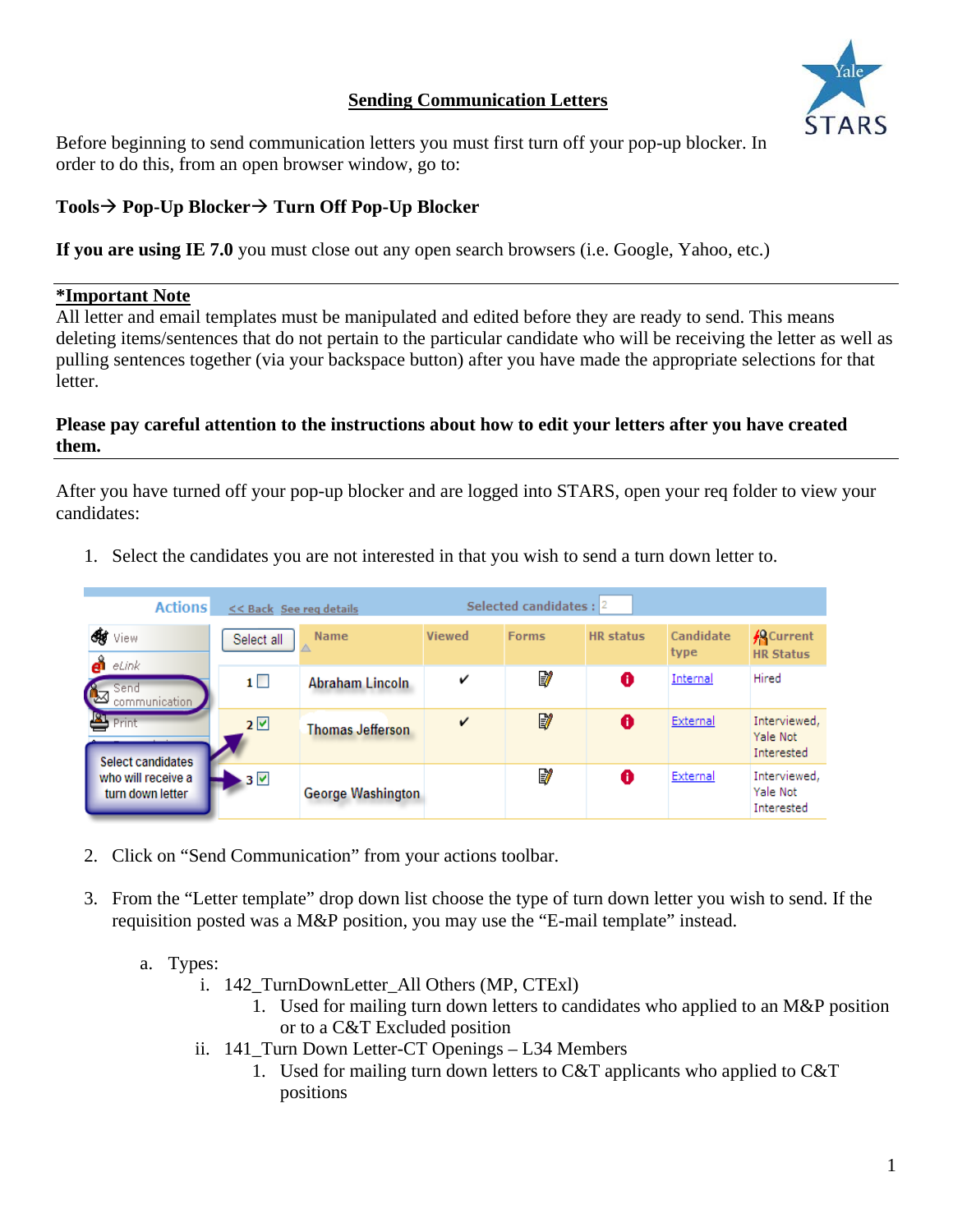#### **Send communication**



- 4. Click "Go"
- 5. Click "Continue" at the bottom of the next page



6. Select "Generate Letter Now." **Important:** before you click "OK" you must hold down the **control key** until the word document pops up.



- 7. The word document that opens will contain the letters for all the candidates you selected. (If you selected 2 candidates, as shown in this example, 2 letters will appear so the word document will be 2 pages long).
- 8. A reference number will appear at the bottom of the letter as a footer; **do no delete this reference number.**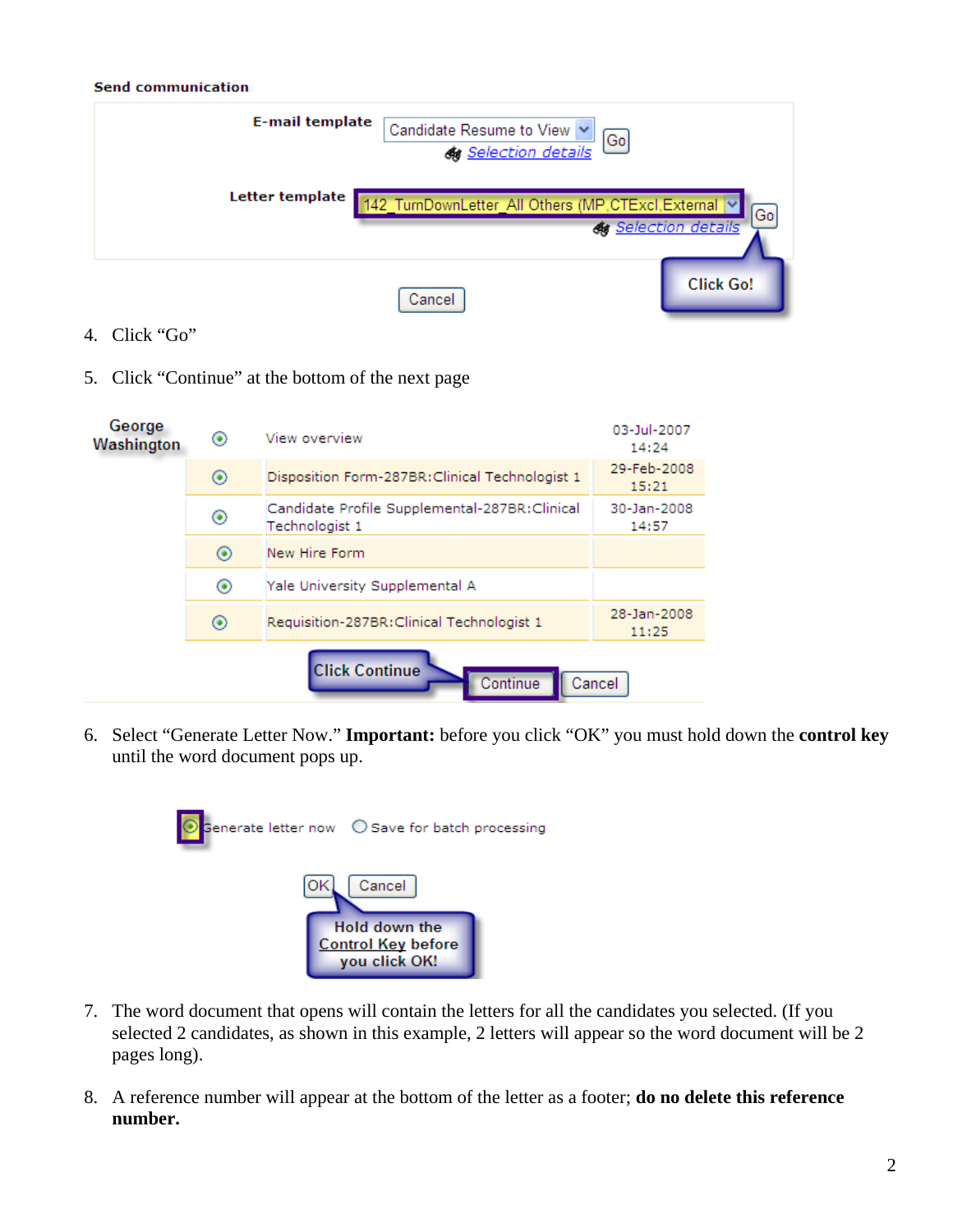- 9. **\*Important:** The letters are **NOT** ready to print and send. You must first review the letter to ensure that all of the correct information pulled in. Then, you must make the selections listed below, delete the items/sentences you do not need, and pull the sentences together accordingly.
- 10. **Save** the letters as Word documents first so that you will have the full Word toolbar to make edits with.
- 11. If you are using the "Turn Down Letter All Others (MP, CTExcl) 142" letter template you will need to complete the following steps:



- 12. If you are using the "Turn Down Letter CT Openings-L34 Members 141" letter template:
	- a. You will **NOT** need to do **step #3** above
	- b. You **WILL** need to do **step #4** below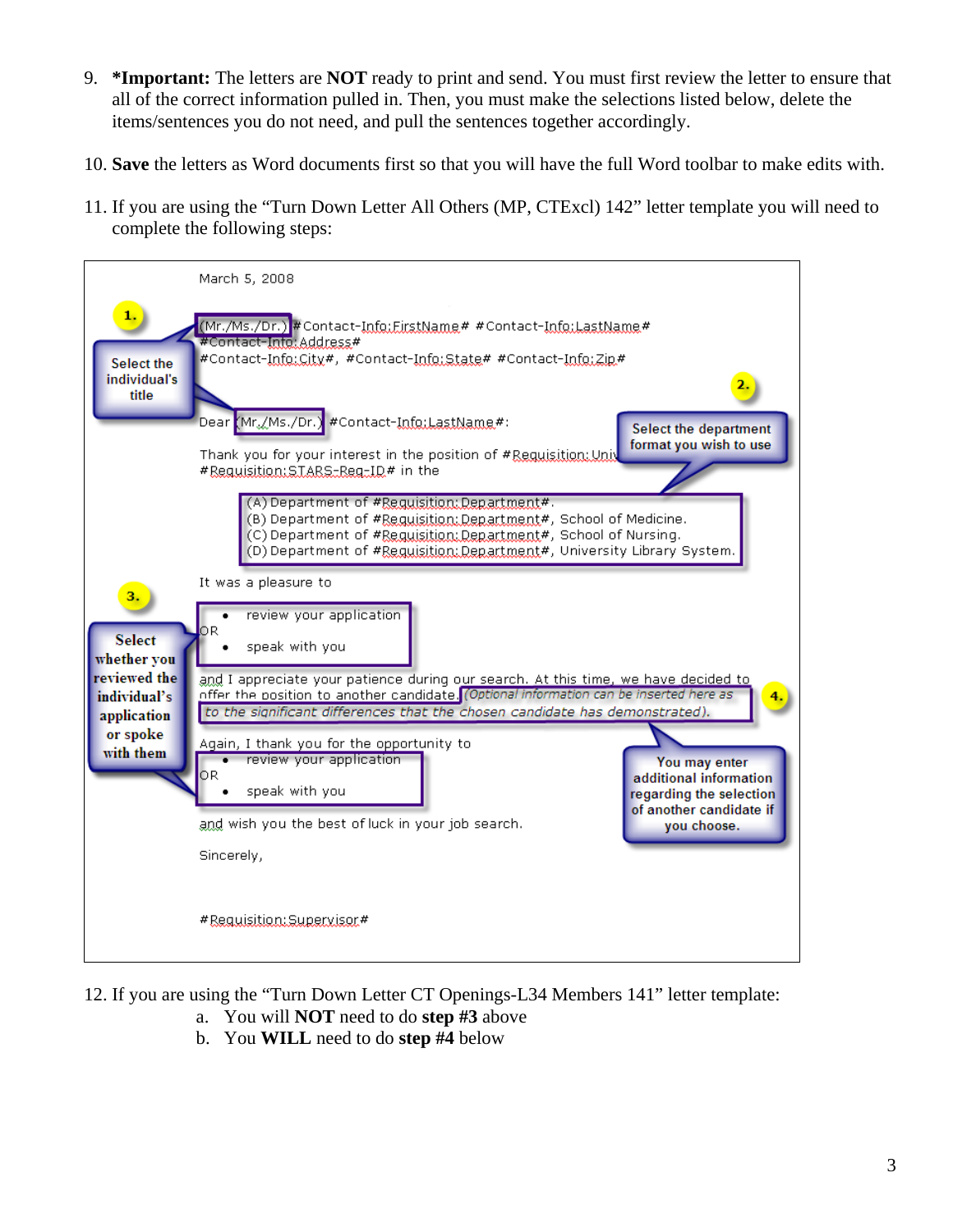

**IMPORTANT:** If you insert information during step #4, remember that these letters become part of the candidate's **permanent record** and any comments that you add should be in line with **University policy and state/federal laws**. If you are unsure about a comment you'd like to make, **you must** contact your HR Generalist or recruiter for assistance.

13. After you have completed the required edits for each letter they can be saved in Microsoft Word and printed for use. Remember to cc a copy of the final turn down letter to the Staffing Office.

### **Sending an e-mail template:**

An email template is an alternative option that can be used to send turn down letters via email to candidates who applied to **M&P or C&T excluded positions only**. (This email option should not be used to send turn down letters to C&T applicants who applied to C&T positions.)

### **\*Note: A copy of the sent e-mail will be saved in the candidate's permanent STARS talent record.**

To send an email template:

- 1. Select the candidates you wish to send a turn down email to in the same manner that you would to send a letter template (reference step 1 above).
- 2. Select "Send Communication" from your actions toolbar.
- 3. Make sure the "Turn Down Letter All Others (MP, CTExcl) 142" email template is selected then click " $Go$ ".

| <b>Send communication</b> |                                                                                  |  |  |  |
|---------------------------|----------------------------------------------------------------------------------|--|--|--|
| E-mail template           | furn Down Letter All Others (MP, CTExcl)<br>Go<br><b>&amp; Selection details</b> |  |  |  |
| Letter template           | Turn Down Letter AllOthers(MP,CTExcl) 142<br>Go<br><b>de Selection details</b>   |  |  |  |

- 4. From the main screen, the email template will show up as "code" where items will be automatically pulled into the letter.
	- a. Example: In the picture below, [#Contact-info:LastName#] is "code" for the candidate's last name to be pulled in from his/her profile. **You do not need to edit this code.**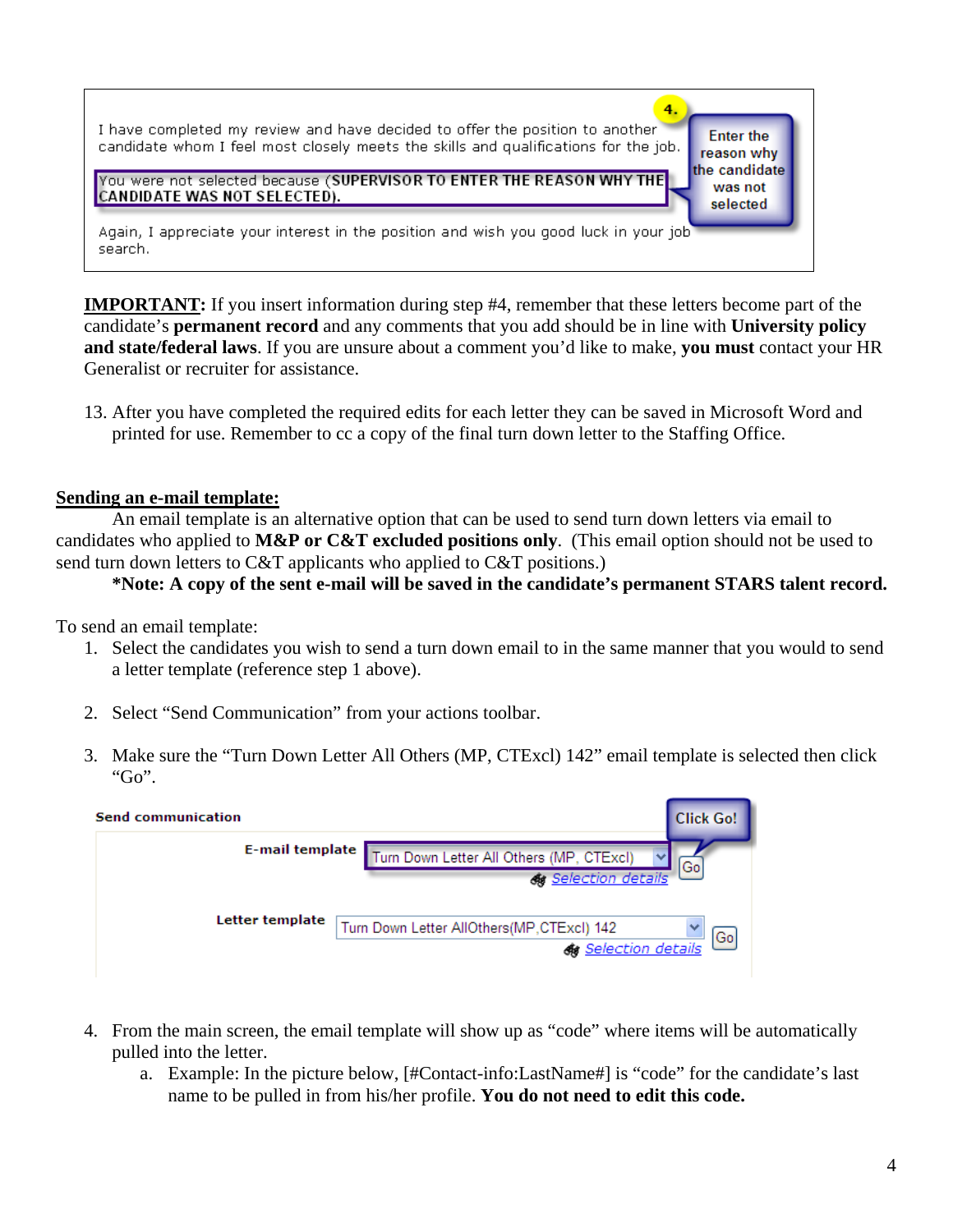| *MESSAGE BODY                                                                                                                                                                                                                                                                  |                         |  |  |  |
|--------------------------------------------------------------------------------------------------------------------------------------------------------------------------------------------------------------------------------------------------------------------------------|-------------------------|--|--|--|
| Plain text<br><b>HTML</b>                                                                                                                                                                                                                                                      | <b>Spell Check</b>      |  |  |  |
| $\blacksquare$ $\blacksquare$ $\blacksquare$ $\blacksquare$ $\blacksquare$ $\blacksquare$ $\blacksquare$<br>Font.<br>Size<br>▾╎                                                                                                                                                |                         |  |  |  |
| 住住まま目目鳴 Tar 御 図                                                                                                                                                                                                                                                                |                         |  |  |  |
|                                                                                                                                                                                                                                                                                |                         |  |  |  |
| YALE<br>Staffing and Career Development                                                                                                                                                                                                                                        |                         |  |  |  |
| Human Resources<br><b>Application Update</b>                                                                                                                                                                                                                                   |                         |  |  |  |
| Dear (Mr./Ms./Dr.) [#Contact-info:LastName#]:                                                                                                                                                                                                                                  |                         |  |  |  |
| Thank you for your interest in position of [#RequisitionStd:University Generic Title#],<br>[#RequisitionStd:STARS Req ID#], in the                                                                                                                                             |                         |  |  |  |
| (A) Department of [#RequisitionStd:Department#].<br>(B) Department of [#RequisitionStd:Department#], School of Medicine.<br>(C) Department of [#RequisitionStd:Department#], School of Nursing.<br>(D) Department of [#RequisitionStd:Department#], University Library System. |                         |  |  |  |
| It was a pleasure to                                                                                                                                                                                                                                                           |                         |  |  |  |
| • review your application                                                                                                                                                                                                                                                      |                         |  |  |  |
|                                                                                                                                                                                                                                                                                | da <u>Expanded view</u> |  |  |  |

- 5. Before making any edits to the email, scroll all the way to the bottom of the page and select "Preview" to see what your email will look like.
- 6. Your email preview will look something like this:

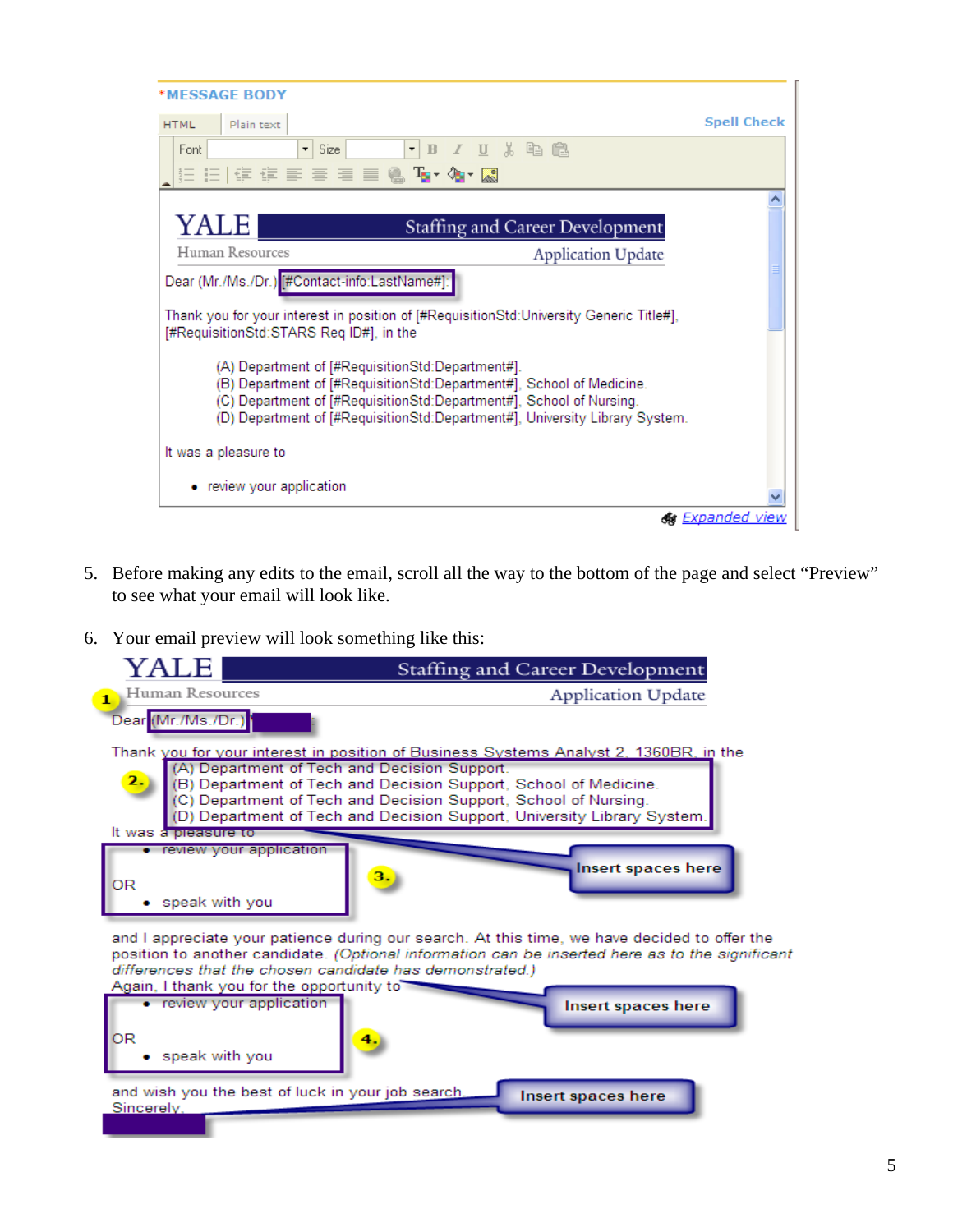7. You will need to make selections for numbers 1-4 (shown above), insert spaces in the places shown above (by pressing your enter key twice) and pull your sentences together after you have made these selections by using your backspace key. These edits need to be performed from the main email template screen as shown below.



8. Close the preview and make your edits in the actual body of the email

- 9. **Note:** If your candidate's name auto-populates in all capital letters, you will need to manually edit the name so that it is only initial cap.
- 10. After you have made your edits, scroll to the bottom of the page and click on "Preview" again. Your email should now look something like this:

| YALE             | <b>Staffing and Career Development</b>                                                                                                                                      |  |  |  |
|------------------|-----------------------------------------------------------------------------------------------------------------------------------------------------------------------------|--|--|--|
| Human Resources  | <b>Application Update</b>                                                                                                                                                   |  |  |  |
| Dear             |                                                                                                                                                                             |  |  |  |
|                  | Thank you for your interest in position of Business Systems Analyst 2, 1360BR, in the<br>Department of Tech and Decision Support.                                           |  |  |  |
|                  | It was a pleasure to review your application and I appreciate your patience during our search. At<br>this time, we have decided to offer the position to another candidate. |  |  |  |
| your job search. | Again, I thank you for the opportunity to review your application and wish you the best of luck in                                                                          |  |  |  |
| Sincerely,       |                                                                                                                                                                             |  |  |  |
|                  |                                                                                                                                                                             |  |  |  |
|                  |                                                                                                                                                                             |  |  |  |